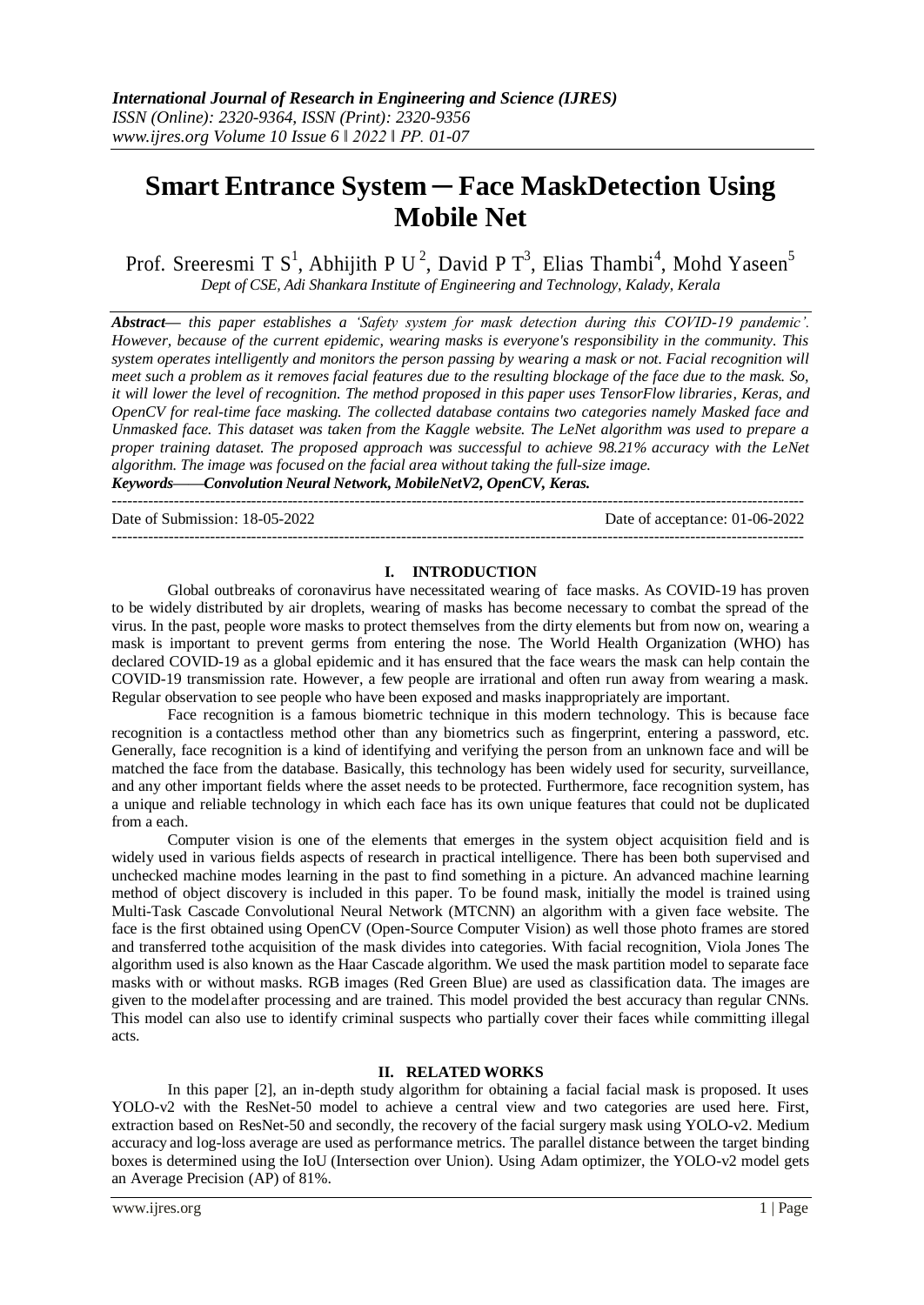With reference to [3], a mathematical reduction method called Principal Component Analysis (PCA) was used for facial recognition to obtain a masked and unmasked faces. The proposed system is trained to detect front faces in the image. The Viola Jones' discovery algorithm, which combines Haar features and the Adaboost algorithm was used. Feature extraction is performed using the PCA algorithm on training images. The result of the PCA facial feature is also called the Eigen face. This Eigen face has been used for an additional recognition process. In this recognition process, the target image is compared to the corresponding image image. The level of recognition obtained is 72% on the covered surface and 95% on the uncovered surface. The level of recognition obtained is very low on the covered face and it performs satisfactorily on the uncovered surface.

In this paper [4], the SSDMNV2 model is designed for facial mask detection using OpenCV Deep Neural Network (DNN), TensorFlow and Keras libraries. It uses MobileNetV2(Nguyen, 2020) to classify. This model plays well in separating images with mask and without mask and finds out whether the mask is properly worn or not. Since only a few databases are either artificially created or full of sound or have incorrect labels, data cleaning, error detection and correction are essential in the pre-processing phase. The database is provided with input and all files are converted to the same size according to the SSDMV2 model requirements. NumPy array is used for fast mathematical performance. Using multibox, many objects on the scene are shot in a single shot withhigh speed and high accuracy.

As in [5], the authors have developed a new facemask detection technique that is able to distinguish three types of mask categories namely masking, improperly covered face, and exposure. The proposed method achieved 98.70% as accuracy in the face detection phase and uses two parts. First, the Deep Transfer learning component is used to decipher feature and learn with the old machine as part two. Model performance is enhanced using three traditional phase dividers (Vector Support Machine, Decision Tree and Ensemble). The model produces 94.54% accuracy of decision tree separation and 99.49% SVM separator. The machine learning algorithm that creates a group of dividers is used in the Ensemble.

In this paper [6], the authors used different types of classifiers for developing face mask detection system. The training process is relatively low. The types of classifiers used are Ensemble and Support Vector machine. The model produced an accuracy of 98.95% and 98.78% for Ensemble and SVM respectively. The detection was restricted to one person per image.

## **III. PROPOSED METHOD**

# **1. Hardware Component**

A webcam has been employed as the hardware component in this paper.

#### *Web Camera*

A webcam is an input display tool that helps to feed a live photo or video in real time on a personal computer (PC). Webcams are usually small cameras connected to a built-in PC or externally connected via USB cables. Webcam software enables users to take a picture or record a video or stream a video online. In this paper, a webcam with high definition (FHD, 1080p) view and a 16: 9 rectangular aspect ratio was used to test the proposed model in real time.

# **2. Software Component**

The code for this paper was executed in Google Collaboratory.

#### **2.1.** *Google Collaboratory*

Google Collab is an online version of the Integrated Development Environment (IDE) notebook that works with a machine-readable library that uses python codes within a browser and works within the cloud completely. The output is located at the bottom of the usable code cell in a separate window as in the software version of IDE. Collab notebooks are heavily integrated with google drive. Numpy package used to generate random data and visualize, matplotlib library is used. Several other libraries have been pre-installed in the toolkit which makes it ideal for machine learning projects and reduces human activity. Image data set can be uploaded or imported via google drive locally for instruction and measurement model. In the ML community this notebook has included many application features such as TensorFlow, neural network model, GPUs testing (Graphics Unit Units).

#### **3. Methodology**

In this paper we describe the new formation of a convolutional neural network called the MobileNet Convolutional Neural Network, a feature that produces a highly efficient object detection feature that works well with mobile models. The neural network is initially trained using available data to create a model to distinguish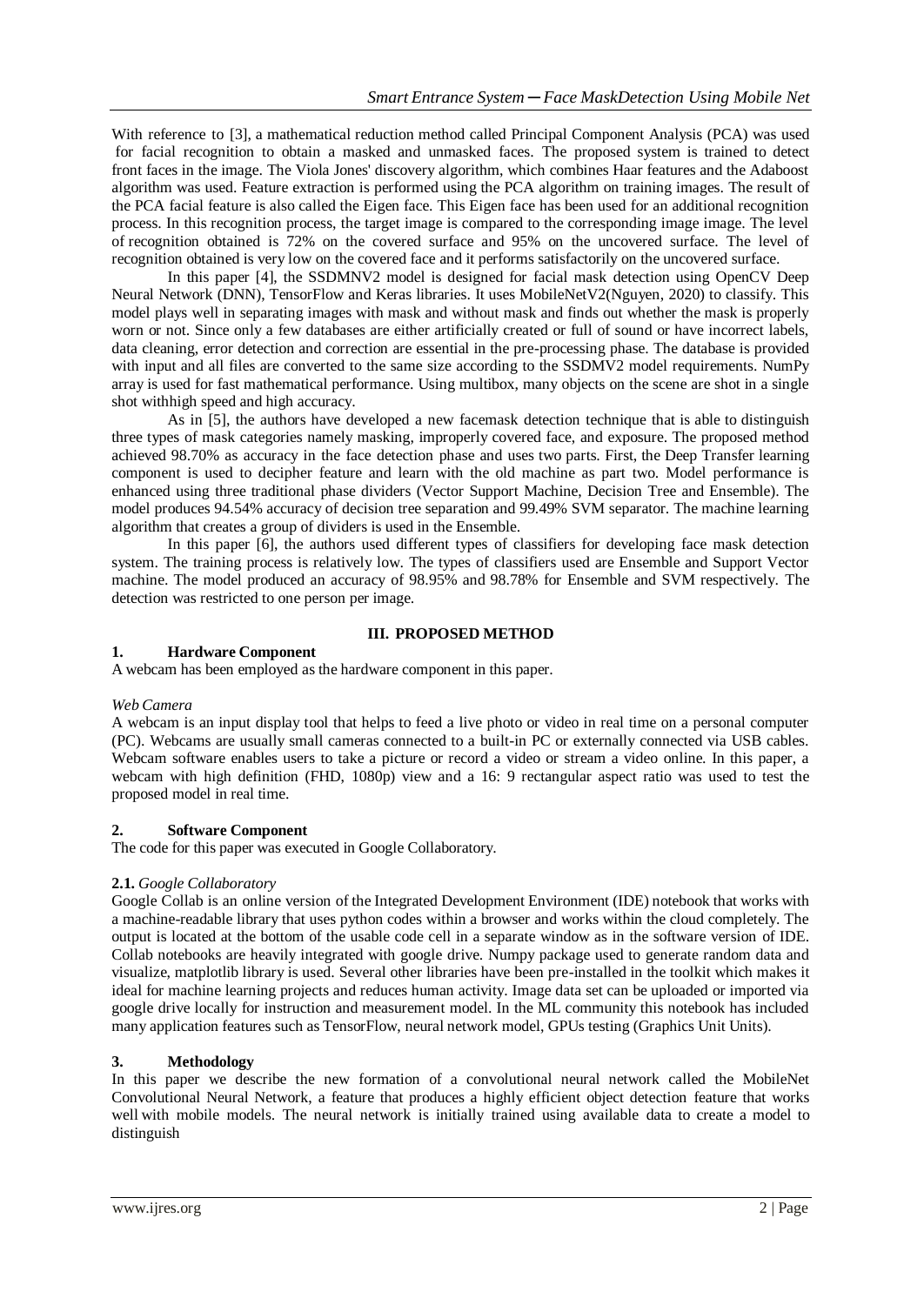the covered and uncovered faces in an image. A trained cascade section will determine whether a person is wearing a mask or not. The accuracy of the mask acquisition is considered in this paper. OpenCV, a real-time computer library used for pre-processing purposes. The function flow of the operating system is shown in diagram in Figure 1.



*Figure 1. Workflow of the proposed system*

# *Dataset*

To provide the best accuracy from the model, input data sets play an important role. Since COVID-19 is the latest pandemic, the available data sets are limited. Due to this lack of data, a mixture of many open source databases was used for training. The first set of databases was obtained from Mikolaj Witkowski's Kaggle's Medical Mask Dataset containing images of masked men and XML files containing descriptions. The second set of databases contains a prefabricated mask database developed by Prajna Bhandary available on PyImageSearch that contains standard face images with applied face markings. This is a duplicate method of developing a database that incorporates a mask on an uncut person. The use of face mask samples collected from a variety of sources includes a highly biased and uneven model. Therefore a data set containing images of masked and unmasked people compensating for error correction was used. The database contains a total of 1,376 images divided into two classes namely 690 masked images and 686 maskless images. Facial features are allowed to determine the most important facial features of a person such as eye size, eyebrow thickness, nose shape, mouth, and jaw. Database made available for open access to the GitHub repository.

# *Pre-Processing*

The training data set contained noise images. The accuracy of the model depends on the data selected for the training. The database must therefore be processed in advance before being presented as an input. Images are resized and the pixel representation of images is converted to list format according to the MobileNetV2 model. This list is then converted to the NumPy system for faster mathematical operations.

# *Data augmentation*

In order to train the MobileNet V2 model, which is a deep learning framework, its functionality is enhanced by the amount of data, a large amount of data is required to block under the suitability and rapid integration of the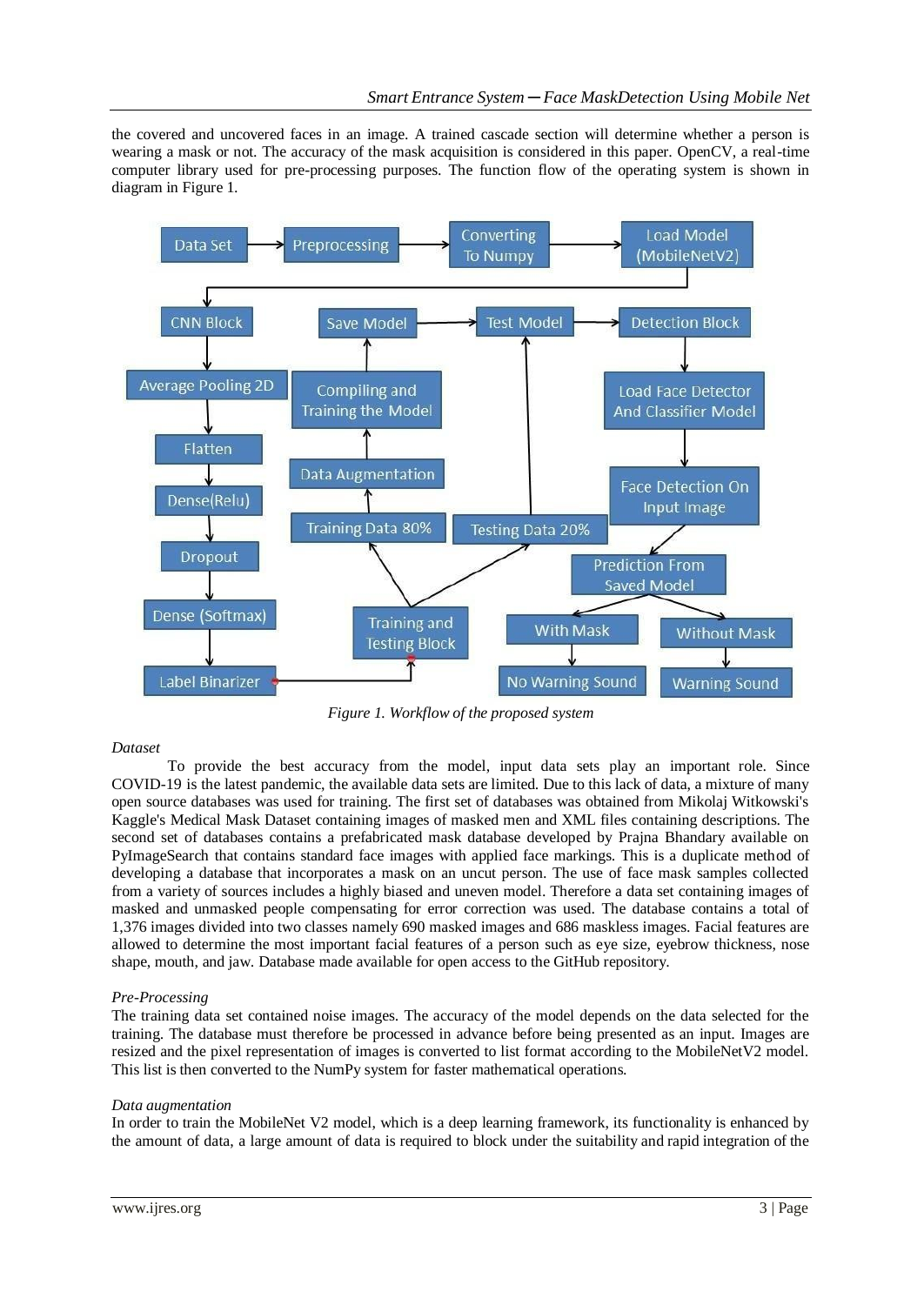neural network model. Due to the lack of sufficient amount of data required for model training, a data augmentation method has been used to compensate for limited data. In this process, techniques such as rotating, zooming, rotating, cutting, and rotating the image are repeated for each image repeatedly to create multiple versions of the same image. By image enhancement, image data is generated and function is created, and then tested and trained data sets.

# **OPENCV-CNN**

OpenCV is an open source library intended to perform computer vision functions. Provides real-time libraries, tools and machine learning framework support. . It performs many techniques such as face recognition and visibility, video surveillance, camera movement and object movement, three-dimensional design models, eye movement tracking, and face-to-face compilation. It is widely used in CNN architecture and other computer-based computer architecture. The neural network is trained by OpenCV using the TensorFlow framework. Deep learning algorithm called Convolutional neural network is often used for pattern recognition. Ithas a multi-layer perceptron model that includes input layer, multiple hidden layers and output layer. It is called a fully connected network because all the neurons in the first phase are bound to all the other neurons of the incoming layer. All mathematical calculations and convolutions are performed in the central part also known as the hidden layer. Summary of weighted inputs from each input layer is transferred to the activation function, usually ReLU, followed by a sequence of dynamic layers such as a composite layer, a fully integrated layer and dense layers.

## *Convolutional Layer*

It is the basic block of CNN. Convolution is a combination of two tasks to get another job. Here, the input data, which is a four-dimensional tensor (number of images, length, width and number of channels) is integrated with a kernel conversion filter to get the integrated feature. Used to remove features using back propagation with the removed element can be used for pattern detection. The effect of a convolutional layer is turned into a feature map. Features followed by CNN wide and long convolution filter, total input and output channels, depth of convolution filter and convolution functions.

## *Pooling Layer*

Acquired feature map is influenced by the location of the features in the input. This sensitivity can be exceeded when a feature map requires samples under features. This makes the resulting element map feature more speed on the variation of feature bearings in the image. Integration functions can be used to quickly compute calculations, reducing the size of the input matrix without any feature loss by summarizing the presence of the feature on the feature map. This mid-feature presence is summarized using two types of integration methods. One is Average pooling and the other is a very advanced pooling also called Max pooling. In this paper, intermediate integration has been initiated. This merge function aggregates the total value of all values in the current kernel area and produces a single value as a result. The central merging layer is placed on  $2 \times 2$  pieces of feature map at a speed of (2, 2). This process involves summarizing the rating for each episode of the feature map. Which means that each  $2 \times 2$  square of the feature map is taken as a sample down to the average value in the square.

# *Flatten Layer*

The flatten layer incorporates all available native features of the previous convolutional layers without affecting the size of the collection. Every aspect of CNN's offline mapping is the result of multiple 2-D kernels being built from each layer of installation and packaging to form identical 2-D "flat" members. This layer converts a two-dimensional element of the matrix into a single-vein, vein provided in a fully connected neural network component. Layers of tf.keras. Flat function changes the tensor to a position equal to the amount of material present in the tensor.

# *ReLU*

The Rectified Linear Unit (ReLU) is an activation function commonly used for in-depth learning models. It is a supervised learning method. The output of the ReLU function follows the input if the input is positive other than the output is zero. It is mathematically defined as:  $f(x) = max(0, x)$ .

# *Dropout Layer*

Fully connected layers make a network of neuron models more prone to balance during training. To prevent this, the drop-out layer randomly drops a few neurons in relation to the drop-out rate during training. Sets the input of neuron to 0 at a frequency during the training process.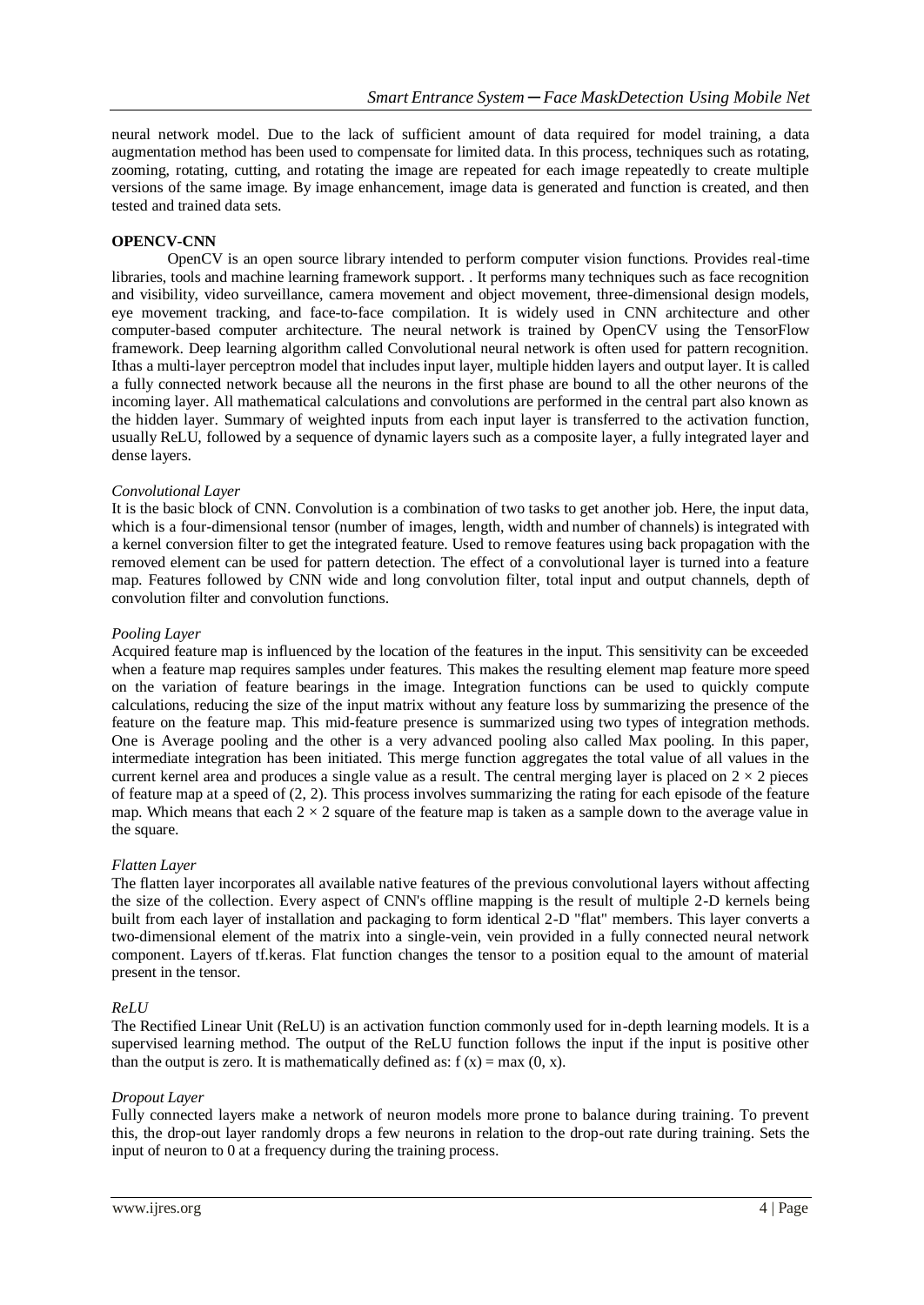# *Dense layer (Soft max)*

The SoftMax layer can use multi-stage functionality. This function can change the size and direction of real K values into magnitude and direction of real K values up to 1. SoftMax converts all input data into negative, negative, zero, or more than 0, values between 0. and 1, to be mentioned as opportunities. SoftMax converts inputs into smaller possibilities, if one of the data is small or negative, and if any data is large, it will then be converted into larger probability, but the value will always remain in the range between 0 and 1.

## *Fully-Connected Layer*

Fully connected layers are added to the model and have a full connection of the opening layers. In this layer all the inputs are connected to the next layer activation unit. The provided images are categorized as multiple categories and the functionality used by the layers and they provide the effect of the output classes limited in terms of possibilities.

## *MobileNetV2*

Deep neural network is used for MobileNetV2 separation problem. To prevent damage to the learning features the basic layers are frozen. These layers help identify facial features for those who wear a face mask for those who do not wear a mask by training the collected data. These pre-trained models do not incur unnecessary computer costs.

## **IV. RESULT**

The results of this test were made using a laptop computer with an Intel (R) Pentium (R) CPU N3540 @ 2.16GHz 2.16 GHz and the installed RAM is 4.00 GB. Google Collaboratory development and implementation process. The data sets from which they are extracted are categorized by masking with and without mask. These folders are loaded with their pixel values to train the model. Images are pre-processed and converted to NumPy system for quick calculation. In the separation models Keras is used. Database is divided into 4: 1 training and testing groups. There are 80% training data sets and the remaining 20% are for testing purposes. After 20 epoch, the median accuracy of the model comes from 99%. Accuracy and Accuracy counts are measured by positive predictions. The ability of the editor is determined by Remember. A rating of the accuracy of the test structure is given for F1 points. The structure of the training accuracy is shown in Figure 2. The masked and external output is shown in Figure3.

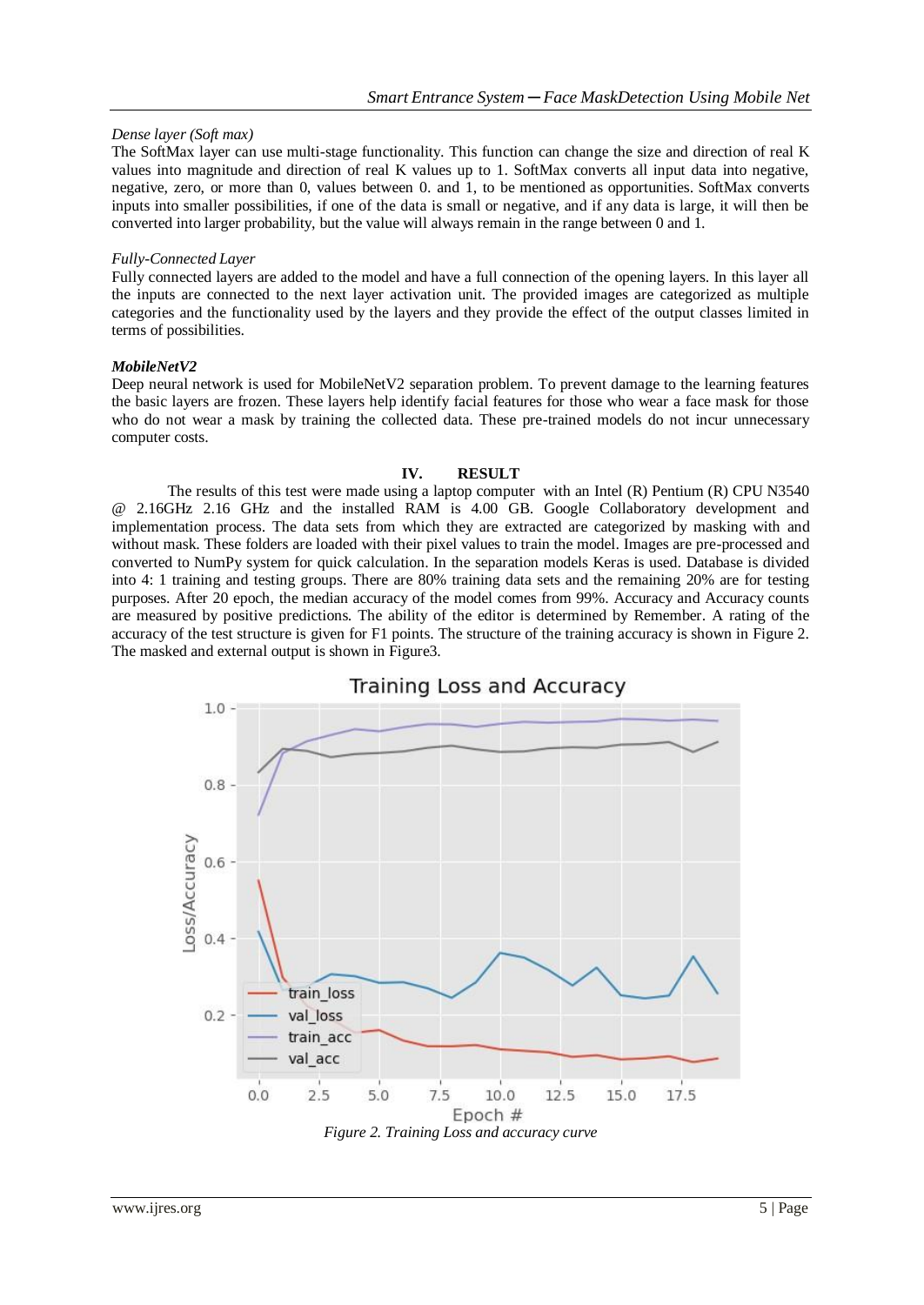

*Figure 3. Output with and without Mask*

| S.No         | Comparison of Accuracy and F1 Score for different architectures |      |          |          |
|--------------|-----------------------------------------------------------------|------|----------|----------|
|              | <b>Architecture Used</b>                                        | Year | Accuracy | F1-Score |
|              | LenNet-5                                                        | 1998 | 84.6     | 0.85     |
| $\mathbf{2}$ | AlexNet                                                         | 2012 | 89.2     | 0.88     |
| 3            | ResNet-50                                                       | 2016 | 92.7     | 0.91     |
|              | <b>CNN</b>                                                      |      |          |          |
| Δ            | (Proposed Model)                                                | 2021 | 99       | 0.99     |

*Table 1. Comparison of different algorithms*

## **V. FUTURE WORK**

The Viruses constantly change through mutation so wearing a mask is an effective way to reduce the spread. It's difficult to monitor everyone in mass gathering areas. A embedded system with temperature sensing, automatic sanitizing and mask detection can be implemented in the entrances of mass gathering areas like supermarkets, banks, malls etc.

#### **REFERENCES**

- [1]. Harriat Christa.G, Jesica.J, Anisha.K, K.Martin Sagayam, "CNN-BASED MASK DETECTION SYSTEM USING OPENCV AND MOBILENETV2", Karunya Institute of Technology and Sciences, 2021 3rd International Conference on Signal Processing and Communication (ICPSC), Coimbatore May 2021.
- [2]. Mohamed Loey a, Gunasekaran Manogaran , Mohamed Hamed N. Taha , Nour Eldeen M. Khalifa, "Fighting against COVID-19: A novel deep learning model based on YOLO-v2 with ResNet-50 for medical face mask detection," ,University of California, Davis, USA Sustainable Cities and Society 65 (2021) 102600.
- [3]. Md. Sabbir Ejaz,Md. Rabiul Islam,Md Sifatullah,Ananya Sarker , "Implementation of Principal Component Analysis on Masked and Non-masked Face Recognition," 1st International Conference on Advances in Science, Engineering and Robotics Technology 2019 (ICASERT 2019)
- [4]. Preeti Nagrath , Rachna Jain , Agam Madan , Rohan Arora , Piyush Kataria , Jude Hemanth , "SSDM V2: A real time DNN-based face mask detection system using single shot multibox detector and MobileNetV2 ," Department of ECE, Karunya Institute of